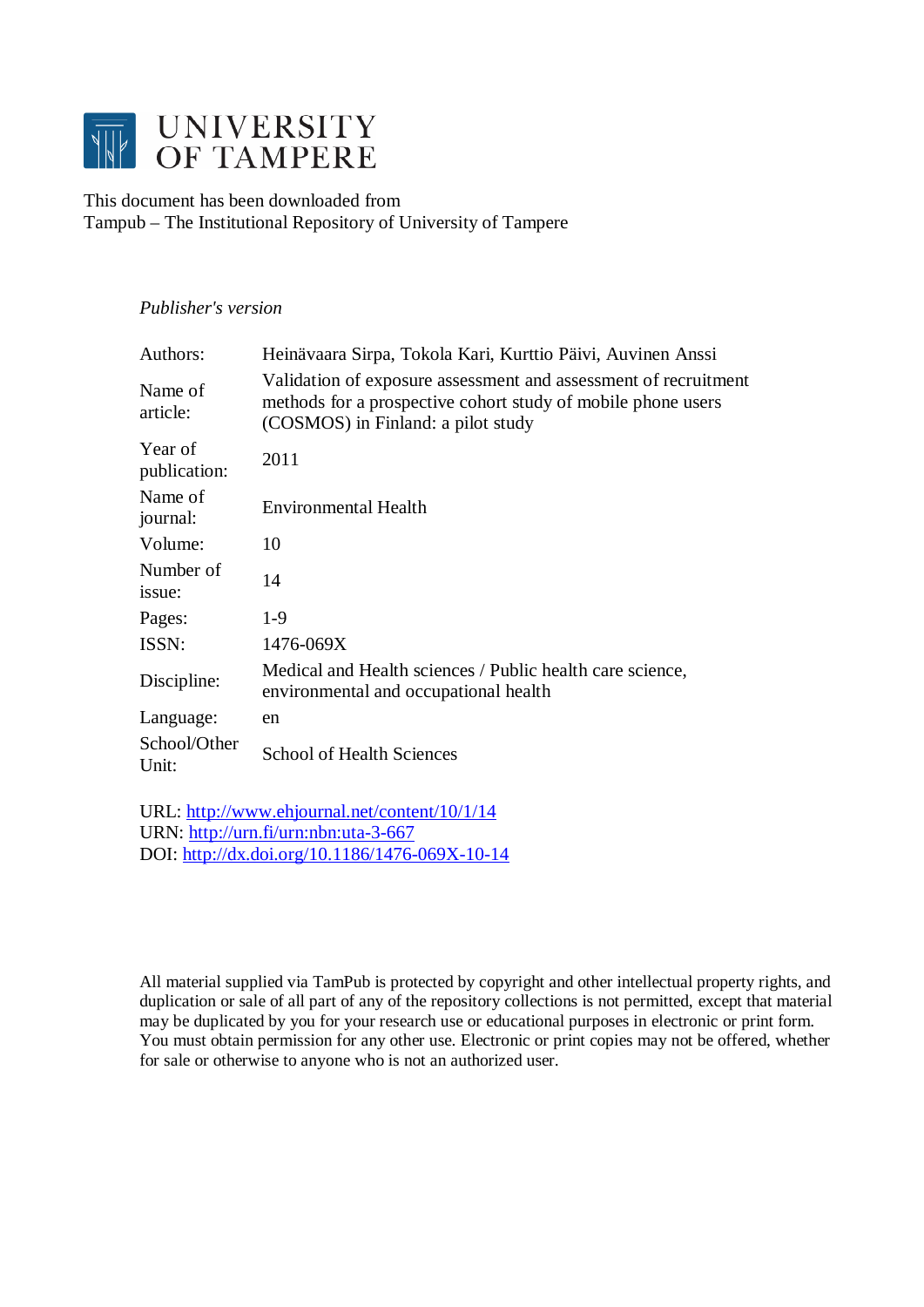



# Validation of exposure assessment and assessment of recruitment methods for a prospective cohort study of mobile phone users (COSMOS) in Finland: a pilot study

Sirpa Heinävaara<sup>1\*</sup>, Kari Tokola<sup>1,2</sup>, Päivi Kurttio<sup>1</sup>, Anssi Auvinen<sup>1,2</sup>

# Abstract

**Background:** The aim of the study was to evaluate the agreement between self-reported and operator-derived estimates of call time based on a three-month monitoring period, as well as the consistency of mobile phone use over time. Alternative approaches to improve participation in a cohort study of mobile phone users were also compared.

Methods: A total of 5,400 subjects were identified from network operators' subscriber databases for recruitment to the pilot study. Operator and questionnaire data were used to quantify mobile phone use. Operator data were available for a subset of the subjects for a three-month period in three consecutive years. We also evaluated the effect of the length of the questionnaire and one- or two-phase recruitment on participation.

Results: The average response rate for both questionnaires and recruitment procedures was 12%. The response rate was not affected by the length of the questionnaire or the recruitment method.

Operator data were available for 83% of the participants for 2007, the first study year. The agreement between selfreported and operator-derived call times decreased with the level of use among intermediate and heavy mobile phone users. During 2007-2009, mobile phone use increased fairly constantly over time.

**Conclusions:** The agreement between self-reported mobile phone use and operator databases was moderate and overestimation of the call time by participants was common. A prospective cohort study would be feasible in Finland, although the potentially low participation rate would increase the resources required for recruitment.

# Background

Earlier studies on the health of mobile phone users have mostly been case-control studies of brain tumors [\[1-3](#page-9-0)]. Indicators used for radiofrequency (RF) electromagnetic field exposure from mobile phone use have included the number of calls made and received, duration of calls, laterality of use and duration of mobile phone use (in years). In most studies, exposure assessment has been based on self-reported use with only a few exceptions utilizing network operator records [[4-6\]](#page-9-0). Retrospective assessment of exposure based on self-report is problematic, since the accuracy of such estimates is poor and

prone to recall bias [[7-10\]](#page-9-0). A further source of error is selection bias shown in some studies to result from the low participation rate of controls who do not use mobile phones [\[11,12](#page-9-0)]. These systematic errors seem difficult to avoid entirely in case-control studies. Furthermore, the pooling of results from several studies in meta-analyses does not remediate the problem of bias. Therefore, strategies to avoid such distortions should be sought for future studies, and a prospective cohort design is one such approach. A European collaborative cohort study, known by the acronym COSMOS, has already been initiated in Denmark, Sweden, Finland and the UK, and it will be launched in the Netherlands [\[13](#page-9-0)].

Although most studies have focused on the cancer risk, RF exposure from mobile phone use may cause not only brain tumors but possibly also other diseases and



© 2011 Heinävaara et al; licensee BioMed Central Ltd. This is an Open Access article distributed under the terms of the Creative Commons Attribution License [\(http://creativecommons.org/licenses/by/2.0](http://creativecommons.org/licenses/by/2.0)), which permits unrestricted use, distribution, and reproduction in any medium, provided the original work is properly cited.

<sup>\*</sup> Correspondence: [sirpa.heinavaara@stuk.fi](mailto:sirpa.heinavaara@stuk.fi)

<sup>&</sup>lt;sup>1</sup> Radiation and Nuclear Safety Authority, Research and Environmental Surveillance, Health Risks and Radon Safety, Laippatie 4, 00880 Helsinki, Finland

Full list of author information is available at the end of the article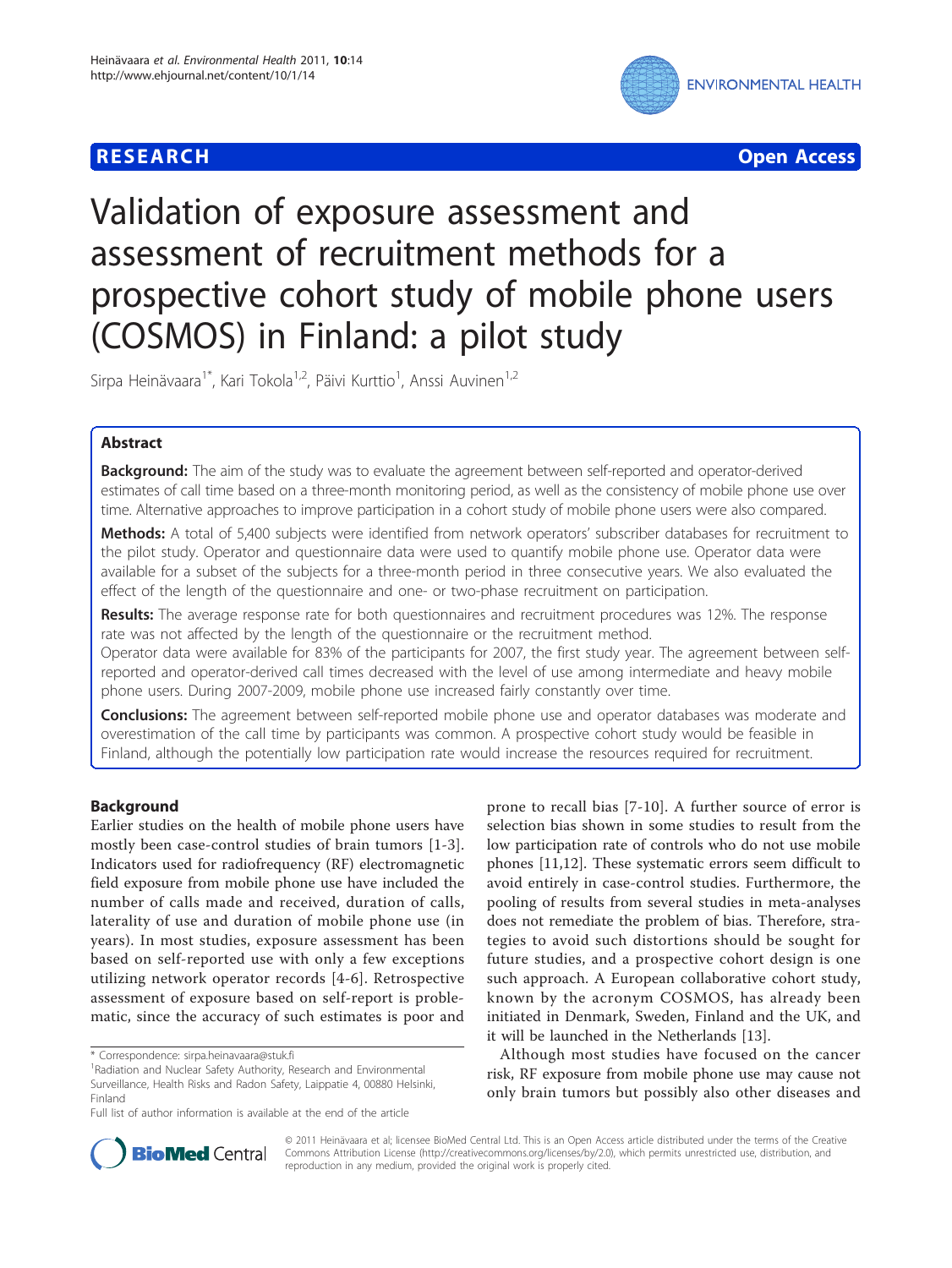symptoms [[14](#page-9-0)]. As mobile phones are used by more than 90% of the adult population in many industrialized countries, even a minor excess risk would have a major public health impact.

Due to both methodological advantages and the wider scope of the outcomes, the need for a large, prospective cohort study on the health of mobile phone users has been recognized in several evaluations [[15](#page-9-0)-[17](#page-9-0)]. Unlike case-control studies, a cohort study can include several outcomes, for instance neurological and cerebrovascular diseases in addition to intracranial tumors. The selection of relevant end-points is challenging, as no biological mechanism has been identified for RF fields [[17](#page-9-0)]. However, as the RF field is highly localized, it seems logical to evaluate the potential health effects on organs and tissues in proximity to the actively transmitting phone during calls. As the mobile phone is mostly held on the ear (with the exception of use with hands-free devices or on speaker mode), RF exposure is largely limited to the head and neck region. The vast majority of previous epidemiological studies on the health effects of mobile phone use have focused on intracranial tumors, with a few studies on salivary gland tumors and lymphomas. The rationale has been an analogy to ionizing radiation, with the major health effect of increased cancer risk. However, as RF fields do not have sufficient energy to break chemical bonds or induce mutation with a similar mechanism to ionizing radiation, other potential health effects are also plausible. Furthermore, several cross-sectional studies have revealed a higher frequency of various symptoms affecting well-being (including sleep disturbances and headaches) among people exposed to RF [[18](#page-9-0)-[24](#page-9-0)]. Such effects may be due either to psychological distress because of the perceived risk (nocebo) or neurophysiologic effects, which can also be studied in a cohort study.

Uncertainty in exposure assessment due to the retrospective assessment inherent for case-control studies has been a key limitation of previous investigations. A handful of studies have demonstrated only moderate consistency between self-reported mobile phone use and recorded estimates (obtained from operator databases and software modified phones), with overestimation by a factor of up to two or more [\[7](#page-9-0)-[10,25](#page-9-0),[26\]](#page-9-0). However, validation studies are likely to have overestimated the precision of interviews, as they have addressed periods of mobile phone use covering some months, while the recall period in epidemiologic studies on the health effects of mobile phone use has spanned several years. In a cohort study, the limitation due to recall bias (exposure information affected by disease status) and random error due to retrospective reporting can be effectively overcome. In a prospective study, exposure assessment can utilise objective data from operator databases on the number and duration of calls (in the COSMOS study this has been

proposed as annual downloads covering a three-month period). Exposure assessment can be supplemented by questionnaire data on the mode of use (such as handsfree devices, side of head) and circumstances of use (urban-rural, stationary-moving and indoor-outdoor). The annually updated operator data can be used to define the exposure time and the questionnaire results are informative with respect to the intensity and location of exposure (as determinants of the output power and hence field strength).

To increase cost and information effectiveness, a cohort study should cover a wide range of exposures in order to provide an exposure contrast. Stratified sampling of the customers in operator databases, with stratification according age, sex and the level of mobile phone use, was considered optimal for this purpose [[13\]](#page-9-0). Information on mobile use without contacting the subjects themselves is only available through mobile phone operators. A challenge is obtaining all the relevant information from study subjects with multiple phones, particularly those owned by the employer.

We assessed the agreement between the self-reported use of mobile phones and operator data, as well as the consistency of use during subsequent time periods (three months in a three-year period) within a pilot study investigating the feasibility of a cohort study. The pilot study was also used to evaluate whether the response rate was affected by the length of the questionnaire or the recruitment procedure (consent form and questionnaire sent separately or together). Furthermore, we tested the collaboration with network operators in both the recruitment of study participants and exposure assessment.

#### Methods

We were able to establish collaboration with all three major Finnish mobile network operators. Two of them allowed recruitment of their customers and agreed to provide mobile phone data on those who participated in the study. These two network operators selected random samples of eligible subjects out of subgroups of their customers in autumn 2006 using pre-defined criteria, including only private subscribers with a service contract for at least six months who had not denied the transfer of their information to a third party. Subgroups of subjects were formed according to the monthly call time (light, intermediate and heavy users), age (18-29, 30-39, 40-49, 50- 59, 60-69 years) and sex. All strata, i.e. combinations of the subgroups, were of the same size. Monthly call time was based both on incoming and outgoing calls, and was calculated as the mean of the monthly average calling time over the previous six months. Light users had less than 30 minutes of call times per month, intermediate users 30-359 minutes per month, and heavy users at least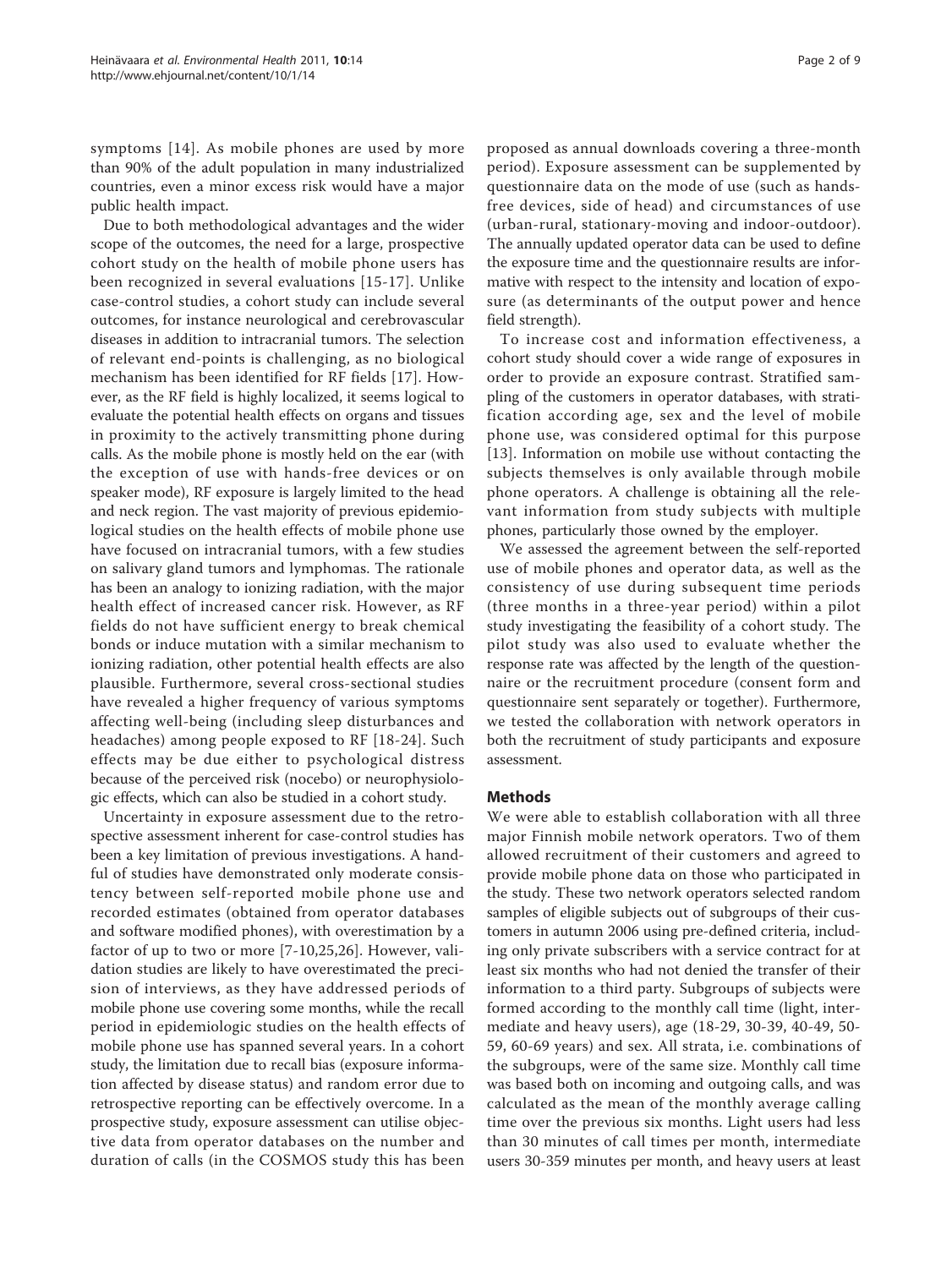360 minutes per month. The selection of cut-points was based on a previous study [[9\]](#page-9-0). Age and sex were defined based on the unique personal identification number of the subscription owner. Network operators provided the contact information for eligible subjects to an external service provider who sent the invitations to participate in the pilot study. The external service provider was used because the operators' information on the monthly call time could not be released to the researchers without the subject's consent.

We compared two approaches for mailing the study material. In the first stage (December 2006), the service provider mailed an invitation letter, an informed consent form and a return envelope (postage paid) to 3,000 persons. Subjects were sent the study questionnaire in a separate mailing after they had signed and returned the consent form (two-phase procedure). In the second stage (in March 2007), a new sample of 2,400 subjects was identified from one operator's customer database. Half of them received the questionnaire in the first mailing (together with the information leaflet and consent form, one-phase approach) and the other half only after returning the consent form (two-phase approach, as in the first stage). The timelines of the study are presented in the upper half of Figure [1](#page-4-0).

In both mailings, one network operator added a letter explaining its role in the study to the customers, whereas the other one did not. Non-responders were sent a reminder 9-10 weeks after the mailings. In the first stage, a press release was issued at the time of the first mailing.

We assessed the effect of the questionnaire length on participation. In both mailings, two versions of the questionnaire were used (long and short), with one-third of the subjects receiving the shorter questionnaire. A total of 43 core questions over 14 pages were included in both long and short questionnaires pertaining to mobile phone use, well-being and health, symptoms, and risk factors for the diseases defined as outcomes. The questions on mobile phone use covered past mobile phone use (weekly number and duration of calls made and received using analogue and digital phones), current mobile phone numbers and network operators, and selfreported mobile phone use (daily number and duration of calls made and received during the previous three months). The long questionnaire included an additional six pages with 36 questions.

Both network operators provided mobile phone use data for study participants for the first year, in early 2007. To assess the variability in mobile phone use over time, additional data were obtained for 2008 and 2009 from one of the operators. The reported mobile phone numbers linked the records to the study participants. The operator data comprised the monthly number of incoming and outgoing calls, and the starting time and duration of individual calls over the three-month period.

#### Statistical methods

The association between the self-reported and operatorderived data was examined with Spearman's rank correlation and with the Bland-Altman method. The data were analyzed using Stata statistical software (version 10, Stata Corp., College Station, TX).

The study protocol was reviewed by the ethical committee of the Pirkanmaa Hospital District (reference number R04179).

## Results

### Recruitment

The recruitment of the study participants using the twoand one-phase procedures with short and long questionnaires is illustrated in Figure [2](#page-5-0). Approximately 17% (891/5,400) of the study subjects responded to the invitation to join the study. A total of 124 persons (2% of the study subjects and 14% of the respondents) informed the study personnel that they refuse to participate in the study (informed decliners). The most commonly cited reasons included old age or a lack of interest. Subjects younger than 18 years or older than 69 years ( $N = 11$ ), those who did not belong to the operators' samples ( $N = 11$ ), or those who did not provide a mobile phone number on the informed consent form  $(N = 8)$  were excluded.

The overall participation rate for both questionnaires and recruitment methods was 12% (631/5,400, Figure [2](#page-5-0)). The subjects who received the long questionnaire participated equally frequently to those with the short version (12% vs. 12%). The participation rate was slightly higher in the first than the second stage (13%, 393/3,000 and 10%, 238/2,400). In the second stage, there was no difference in the success of recruitment between the one- and two-phase procedures (10%, 115/1,200 vs. 10%, 123/1,200). In the first stage, the reminder after the invitation letter resulted in additional consent forms being returned (46%, 221/478), but relatively few further questionnaires were returned after the questionnaire reminders (7%, 31/414). The letter from the operator did not increase the response rate (12% with letter vs. 17% without letter in the first stage).

The overall participation rate was highest among the oldest people receiving the invitation (15%) and lowest (9%) in the age group of 40-49 years (Table [1\)](#page-5-0). Participation was slightly more common among women than men (13% vs. 11%) and increased with the level of mobile phone use. The response rate was thus highest among the oldest heavy users (21%), and lowest among the middle-aged (40-59 years) light users (8%).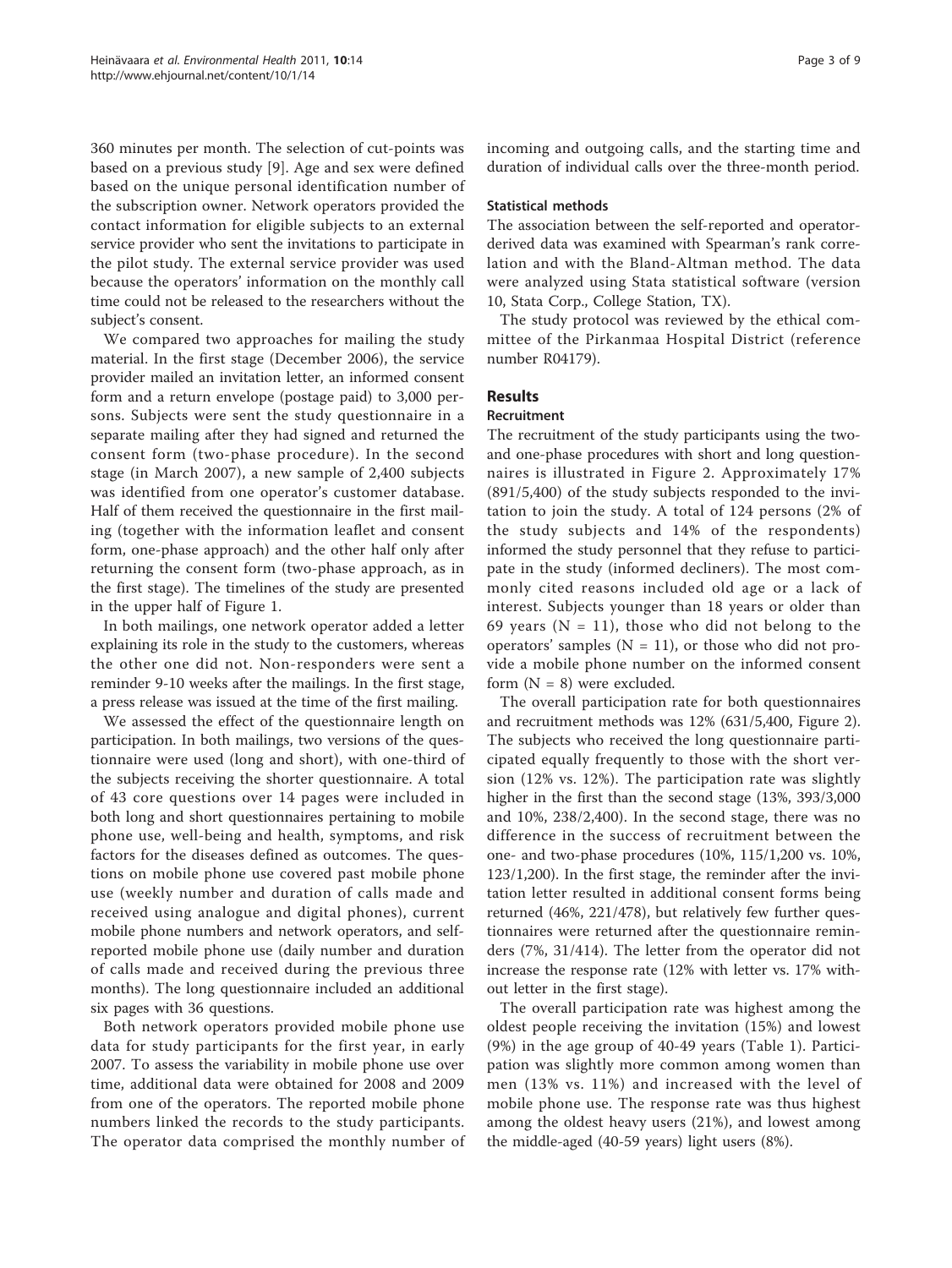<span id="page-4-0"></span>

Usually, the mobile phone subscriber was also the user of the subscription, since the age group defined by the network operators and that obtained from the consent form was the same for 96% (717/747) of study participants, and the sex was the same for all.

#### Validation

The lower half of Figure 1 shows the three-month periods for which the operator-derived and self-reported mobile phone use data were gathered. The period of self-reported data ranged widely. The best match between the operator records and self-reported data was obtained with the 2<sup>nd</sup> stage procedure.

For the first year (2007), mobile phone data were received for January-March from the operators for 83% (526/631) of the study participants. The comparison of the operator-derived and self-reported mobile phone use was limited to users with one mobile phone subscription alone (79%, 418/526). The mean monthly duration of incoming and outgoing calls was 314 minutes with an average of 80 calls (median 215 minutes and 62 calls).

In the sampling phase, the operator whose customers were recruited in both stages defined the sub-groups according to the level of use based on a six-month period from May to October 2006. For the other operator whose customers were included in the  $1<sup>st</sup>$  stage only, the six-month period from March to August 2006 was used. Mobile phone use differed between this six-month period preceding the start of the study and the first monitoring period (January-March 2007): More than one-third (156/418) of the subjects changed their level of phone use enough to switch to another category, often to a category with a longer call time (102/418).

The self-reported averages of monthly call times were moderately correlated with the operator-derived data (Spearman's rank correlation coefficient rho = 0.60 with 95%CI [0.54, 0.66], Figure [3](#page-5-0)). The association between the self-reported and operator-derived monthly averages for the call duration is also illustrated with the Bland Altman plot (Figure [4\)](#page-6-0), which clearly indicates an error in self-reported estimates increasing in proportion to the call time. One subject with an exceptionally high self-reported average and low operator-derived average was excluded. The mean difference between the selfreported and operator-derived monthly averages of call duration was 523 minutes with 95%CI [-1,446, 2,493]. The median ratio between the self-reported and operator-derived mobile phone use was 2.2 for the call duration and 1.6 for the number of calls. The sensitivity of the results was assessed by restricting the analysis to the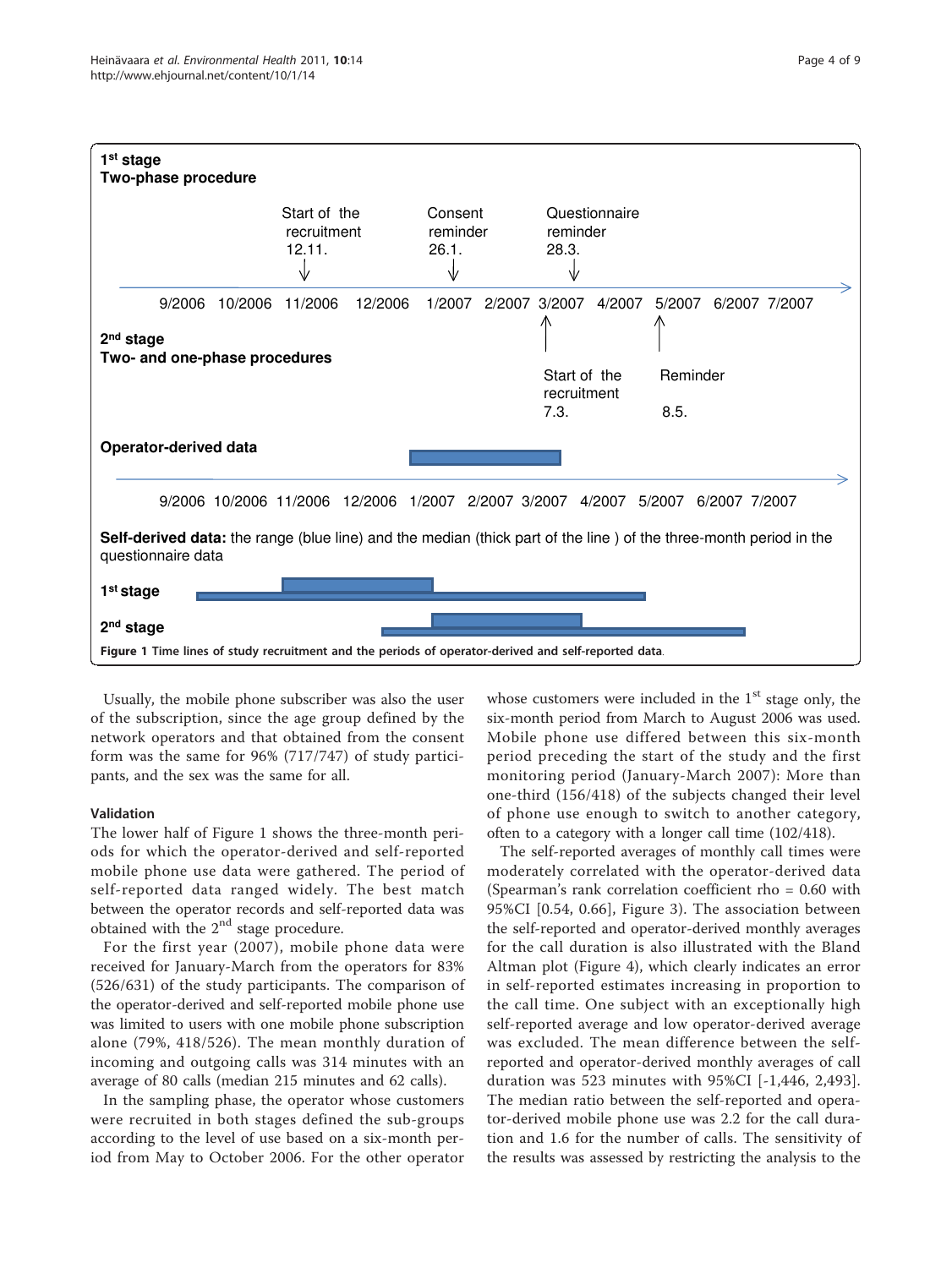<span id="page-5-0"></span>

Figure 2 The recruitment of the study participants using the two- and one-phase procedures with short and long questionnaires.

|                               | group, sex and mobile phone use, and by stage |                          |          |  |  |
|-------------------------------|-----------------------------------------------|--------------------------|----------|--|--|
|                               | 1 <sup>st</sup><br>stage                      | 2 <sup>nd</sup><br>stage | All      |  |  |
| Age group (years)             | N(%)                                          | N(%)                     | N (%)    |  |  |
| 18-29                         | 80 (13)                                       | 40 (8)                   | 120 (11) |  |  |
| 30-39                         | 75 (13)                                       | 59 (12)                  | 134 (12) |  |  |
| 40-49                         | 58 (10)                                       | 40 (8)                   | 98 (9)   |  |  |
| 50-59                         | 76 (13)                                       | 37(8)                    | 113 (10) |  |  |
| 60-69                         | 104 (17)                                      | 62 (13)                  | 166 (15) |  |  |
| Sex                           |                                               |                          |          |  |  |
| Male                          | 179 (12)                                      | 102(9)                   | 281 (11) |  |  |
| Female                        | 214 (14)                                      | 136 (11)                 | 350 (13) |  |  |
| Call time (minutes per month) |                                               |                          |          |  |  |
| $0 - 29$                      | 99 (10)                                       | 62(8)                    | 161(9)   |  |  |
| 30-359                        | 138 (14)                                      | 76 (10)                  | 214 (12) |  |  |
| $360-$                        | 156 (16)                                      | 100 (13)                 | 256 (14) |  |  |
|                               |                                               |                          |          |  |  |





Figure 3 The operator-derived and self-reported monthly call duration (minutes per month) on log scale among users with one mobile phone alone (Spearman's rank correlation coefficient rho = 0.60 with 95%CI [0.54, 0.66]).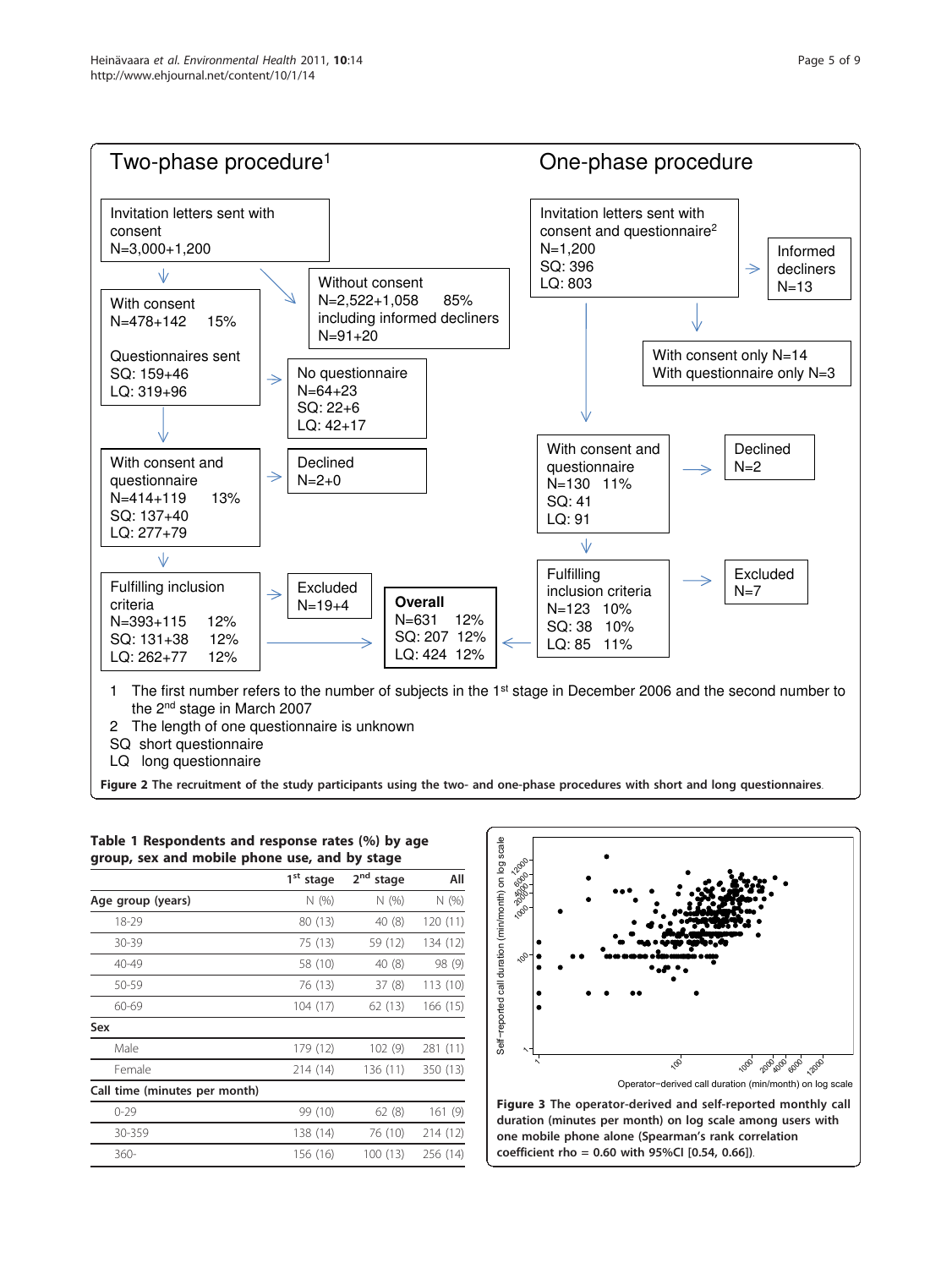<span id="page-6-0"></span>

study subjects for whom the time period of self-reported and operator-derived data differed by one month or less. For these 118 study subjects, the Bland-Altman plot was very similar to Figure 4, with the mean difference between the self-reported and operator-derived monthly averages of call duration being 476 minutes and 95%CI [-1,212, 2,164].

After the initial recruitment phase, mobile phone data were received from one operator alone for 423, 386 and 398 study subjects in 2007, 2008 and 2009, respectively. The monthly call time and the number of calls were both strongly correlated between the consecutive years (Spearman's rank correlation coefficients, rho  $\sim 0.8$  for call duration and rho  $\sim$  0.88 for the number of calls). Operator-derived data received for all three years for the same study subjects are presented in Table 2.

#### **Discussion**

Our findings indicate overestimation of self-reported mobile phone use in comparison with traffic data obtained from network operators. This implies that repeated data downloads from operator databases are required for valid exposure assessment in a prospective

Table 2 Descriptive statistics of operator-derived mobile phone data that were received for 346 study subjects for all three years 2007-2009

| Year                          | 2007 | 2008 | 2009 |
|-------------------------------|------|------|------|
| Call time (minutes per month) |      |      |      |
| mean                          | 298  | 316  | 342  |
| median                        | 186  | 220  | 221  |
| Number of calls (per month)   |      |      |      |
| mean                          | 70   | 77   | 80   |
| median                        | 52   | 54   |      |

cohort study. A second key finding was that the participation rate was unaffected by the length of the questionnaire or the recruitment method.

Self-reported retrospective exposure assessment is subject to substantial error, both systematic and random. Risk estimates can be severely affected by random error in exposure estimates [[27](#page-9-0)]. Non-differential random errors typically deflate risk estimates for dichotomous and continuous exposures (and trend effects for ordered polytomous exposures) towards the null (no effect), reduce their precision, and may therefore mask true effects. Such errors rarely result in spurious associations in the absence of true effects. However, when a categorical (polytomous) exposure indicator is used, random error can result in either under- or overestimation of the effect (downward or upward bias). One possibility to correct for the low precision is regression calibration, which has the potential to improve the control of random error and yield a more realistic dose response. Its anticipated impact on the outcome in an analysis is a steeper exposure-effect gradient, given a true effect. Likewise, systematic error may bias the risk estimates in either direction. Differential error can also bias the results in any direction, depending on the differences between cases and controls in case-control studies and exposure groups in cohort studies.

Our results are in agreement with earlier studies assessing the reliability of self-reported mobile phone use. In the UK [[8\]](#page-9-0), a reasonably good correlation was reported between telephone companies and the selfreported mobile phone use among 90 study subjects over a six-month period. The agreement was slightly better for the call duration (kappa =  $0.50$ , r =  $0.60$ ) than the number of calls (kappa =  $0.39$ ,  $r = 0.48$ ), but overestimation was substantial for both of these measures (overestimation by factors of 2.8 and 1.7, respectively). In a study conducted in the US [\[25](#page-9-0)], a reasonably good correlation was reported in call duration between telephone company records and self-reported mobile phone use ( $r = 0.74$ ). In Germany [[26\]](#page-9-0), a weak correlation ( $r =$ 0.34) was found for the average call duration and a moderate correlation for the number of calls  $(r = 0.62)$ among 68 subjects during three months. The selfreported cumulative use agreed quite well with the operator records (3.2 versus 3.1 hours). In another German study [[7\]](#page-9-0), information on the duration of calls was obtained from software-modified phones for 45 subjects. The self-reported cumulative duration of calls showed a moderate correlation with the recorded time  $(r = 0.48)$ , with some overestimation (mean call times 61.6 versus 53.8 minutes). In a large international study with 672 subjects from 11 countries [[10\]](#page-9-0), self-reported mobile phone use was evaluated in relation to operator records and software-modified phones. The overall correlation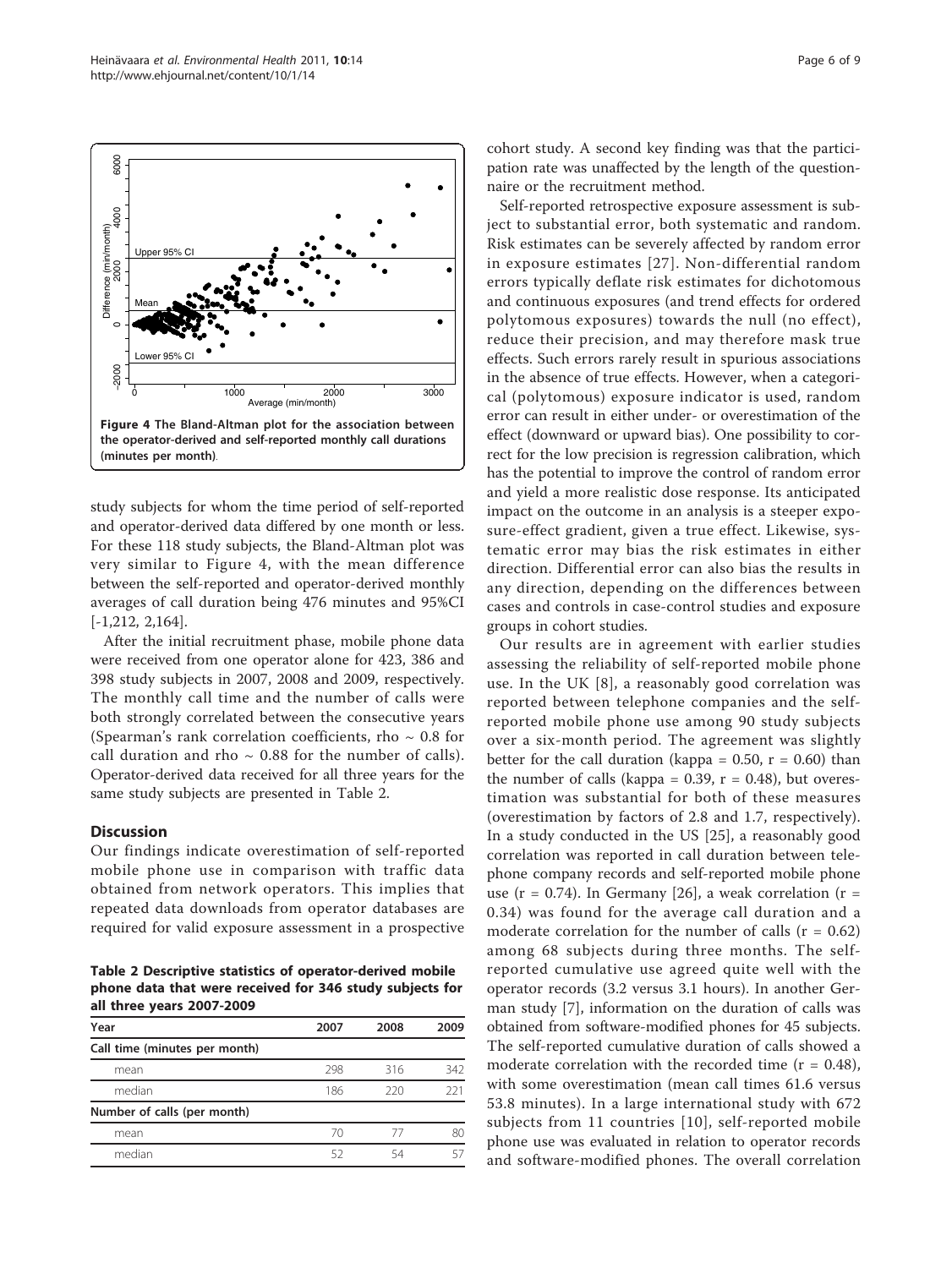between the reported and recorded use was 0.69, both in terms of the number and duration of calls (kappa values 0.5 and 0.49, respectively). The duration of calls was overestimated by a factor of 1.42, while the number of calls was slightly underestimated. Retrospective exposure assessment based on interviews or questionnaires has major inherent uncertainties and constitutes a major source of error in case-control studies of mobile phone use.

This study confirms earlier findings that people tend to overestimate their mobile phone use [[7-10,25,26\]](#page-9-0). However, some overestimation may be due to the formulation of the questions. The number and duration of calls were reported as ranges and cumulative exposure was estimated from the mid-points of the two intervals. This adds uncertainty, as the distribution within the reported range may be skewed, with the highest frequencies and durations occurring only rarely. However, this problem is difficult to avoid, as mobile phone use typically varies from day to day. Our findings also rely on the assumption of stability in mobile phone use over time, as the actual use records were obtained for a three-month period at the beginning of the year, which was not always the period for which the study subjects estimated their mobile phone use at recruitment (see the lower part of Figure [1\)](#page-4-0). The sensitivity analysis restricted to the subjects with the best match for the periods of self-reported and operator-derived data showed only a slightly smaller mean difference between the two data sources when compared to the difference for the entire data set. This suggests that the discrepancy in the time period explains only a minor proportion of the observed differences between self-reported use and operator records. In the full study, the first three-month period of mobile phone data that is collected should be matched to the subjects' date of recruitment.

The full cohort study will collect exposure information both prospectively and retrospectively. Since historical operator records (typically more than 12 months) are not available, retrospective exposure information must be based on self-reported use only. However, the exposure assessment between self-reported and operatorderived data can be validated for this study. Retrospective exposure assessment can thus be based on selfreported mobile phone use corrected for subject-specific factors and will therefore probably be more accurate than unadjusted self-reported estimates.

As mobile phone use is not constant over time, the call duration during the six-month period before recruitment may not be representative of mobile phone use during the follow-up phase. For the full study, however, call data will be obtained for a three-month period each year. Therefore, misclassification due to seasonal variation is likely to be the major concern. This problem could be alleviated to some extent by acquiring anonymous or summary data on mobile phone use from the

prediction based on three-month data. The assessment of mobile phone use through operator databases is crucial, but these data were not received for 17% of the study participants, for whom prospective and retrospective exposure assessment could only be based on self-reported data. Operator data were probably missing due to a change of network operator or errors in the mobile phone numbers. Some subjects may have changed their network operator between the time the samples were gathered and the recruitment letters were sent. Operator data were unavailable from one of the three major network operators. Mobile traffic data were identified and obtained based on the mobile phone numbers only. Study participants gave their phone numbers both with the informed consent and in the questionnaire, and these numbers were entered into the database manually without double entry. Possible errors were found by comparing the numbers between these two sources and by checking the logic of the numbers (the length, the possible digits). However, study subjects often indicated their numbers on one form only or gave different numbers in different sources. In the full cohort study, there should be double entry for mobile phone numbers. By restricting the study to subjects with a maximum of two mobile phone numbers in use, estimation of the annual mobile phone use could be more accurate than in this pilot study.

operators for the entire year and using it to validate the

Operator data may not completely represent the personal use of mobile phones. For example, study participants may use other people's phones (or vice versa), they may forget their phone numbers thus preventing operator data from being retrieved, or operator data may be wrongly linked. The questionnaire tried to address the problem of using other people's phones with the following alternatives for each phone: "Less than half of my calls have been made with this phone" and "More than half of my calls have been made with this phone." In the full study, the range of alternatives will be wider. The problem of forgetting mobile phone numbers is likely to be less relevant for prospective data collection, as mobile phone numbers are checked in the repeated questionnaires.

The study covered only private subscribers because the actual user cannot always be identified for corporate subscriptions. Neither can a private person give permission for a corporate subscription. This excludes a group of potentially heavy users with company mobile phones and may give rise to exposure misclassification if only their private secondary subscription data are obtained. However, the study questionnaire elicits information separately for each mobile phone. In this way, exposure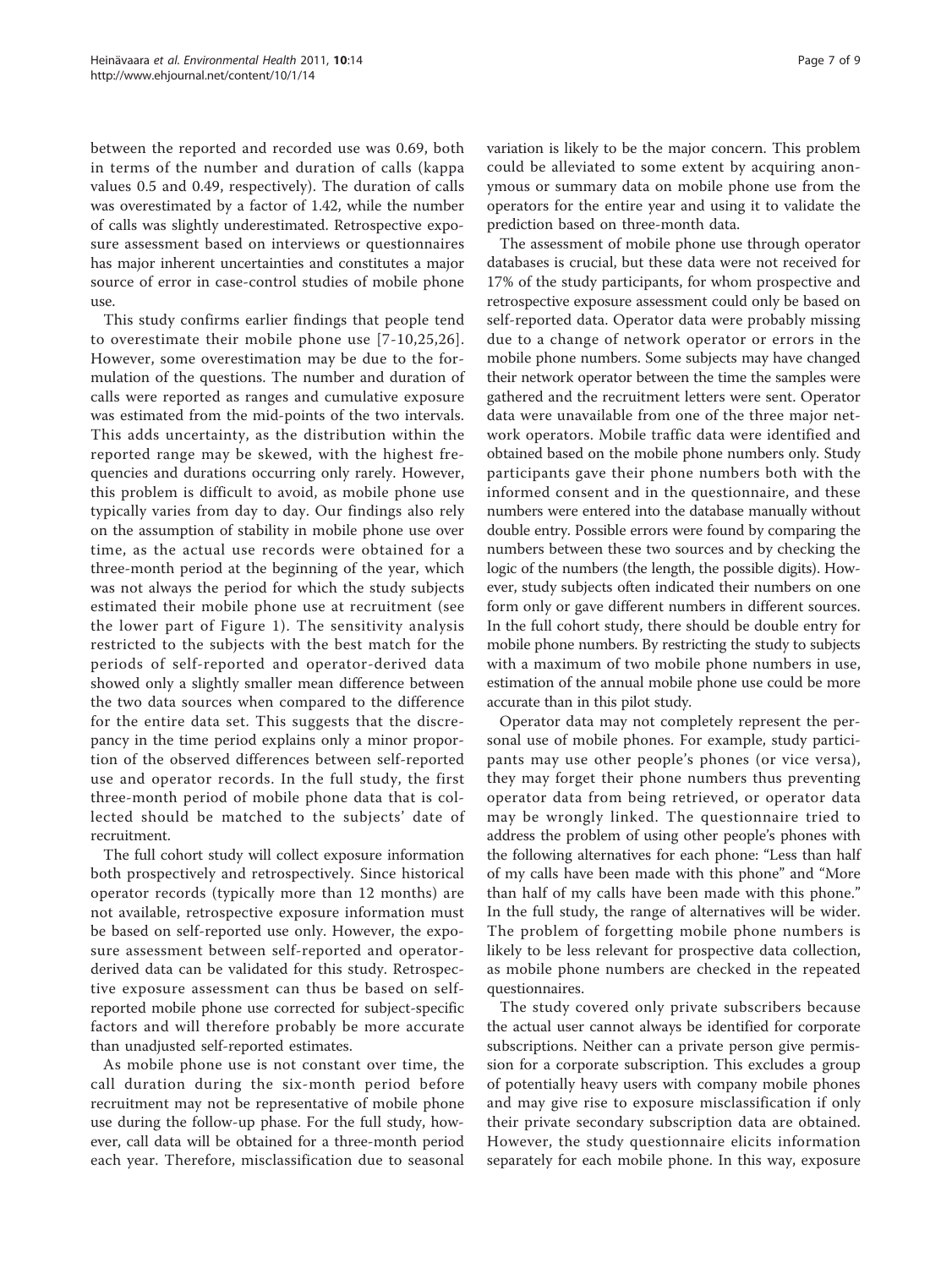due to company phones can be taken into account as self-reported data.

The radiofrequency exposure of mobile phones can be estimated from the exposure time and intensity of exposure. The exposure time can be calculated from operator-derived data adjusted for the mode of use (excluding use with hands-free devices). Studies of the determinants of power output (as a proxy for field strength) have given inconsistent results. In Sweden, substantial urban-rural differences were shown [[28,29\]](#page-9-0), while in Italy larger differences were observed between outdoor and indoor use [[30\]](#page-9-0), and regional differences dominated in the United States, [\[30-32](#page-9-0)]. In a German study, no strong and systematic determinants of output power were identified [[7\]](#page-9-0). These factors will be covered in the study questionnaire, but their use in exposure assessment is challenging. It appears that the output power determinants depend on the network characteristics (design features and technical characteristics), and are therefore non-uniform in various settings. Furthermore, mobile phone use changes with new technologies and the study questionnaire should be revised and repeated regularly with new modes of use. If determination of the intensity of exposure could be improved with operatorderived data on output power and the network used (GSM versus UMTS), the exposure assessment would be more valid.

Ensuring a balanced distribution of the subjects with respect to age and sex was complicated by the fact that the owner of the subscription is not always the actual phone user (who is the target person and potential study participant). Operator records only include the subscription owner, but as minors are not allowed to open subscriptions, their phones are typically listed with the names of their parents. Since the study population was successfully established with a similar age and sex distribution across exposure strata, this is unlikely to be a problem in a prospective cohort study either. Moreover, if we have some overlap in demographic characteristics across exposure groups, incomplete balance can be adjusted for in the analyses.

Some 20% of the study subjects used at least two mobile phone numbers, usually with different network operators. Due to competition for market shares, operators use aggressive marketing tactics to attract customers and people change their network operators quite often. The regulation guaranteeing the possibility to maintain their old phone numbers has further increased switching between operators. The current network operator of each mobile phone number can be retrieved from a service provider maintained by the Finnish network operators. Thus, collaboration with all the major network operators is crucial to ensure comprehensive coverage of exposure. Information on changes in mobile

phone numbers can be acquired from repeated questionnaires.

Based on the pilot study, the major challenges for a cohort study will be maximizing the participation rate in order to control the costs. The timing of the recruitment and ensuring media attention are likely to be important. The collection of information through webbased questionnaires may provide a possibility to increase participation. The Finnish regulation of research ethics does not allow the use of financial incentives. Other methods shown to increase response rates include personalized letters and questionnaires, colored ink, stamped return envelopes, reminders and questionnaires sent from universities rather than commercial organizations [\[33,34](#page-9-0)].

A prospective cohort study of mobile phone users and health appears to be feasible in Finland based on the pilot study. The recruitment of subjects from operators' databases was successful with a balanced distribution of exposures achieved in relation to age and sex. Furthermore, the retrieval of data on mobile phone use from operators' records was successful for the first year for both operators and all study years for one operator. The response rate was relatively low, but as an eventual full study would be based on internal comparisons, the low participation would affect the cost, but not the validity of the results. The low response rate may reflect the fact that Finns do not perceive a hazard from mobile phones or that mobile phones are such an integral part of everyday life that even a small risk would be acceptable (a situation comparable, for instance, to traffic-related health risks). Alternatively, a long follow-up with health information collected from multiple sources may affect the willingness to join the study. Finally, providing access to call records may be considered a sensitive issue due to privacy reasons. As there were no differences in the response rates between the recruitment methods, the less expensive two-phase recruitment seems preferable.

#### Conclusions

Modest to fair agreement was found between selfreported and operator-derived estimates of mobile phone use. Overestimation of mobile phone use was common. The level of mobile phone use increased over time in a similar way for all mobile phone users. A prospective cohort study would be feasible in Finland, although the potentially low participation rate would increase the resources required for recruitment. Collaboration with the major Finnish network operators during the followup would be required for a successful study.

#### List of abbreviations

GSM: Global System for Mobile Communication; RF: radiofrequency; UMTS: Universal Mobile Telecommunication System.